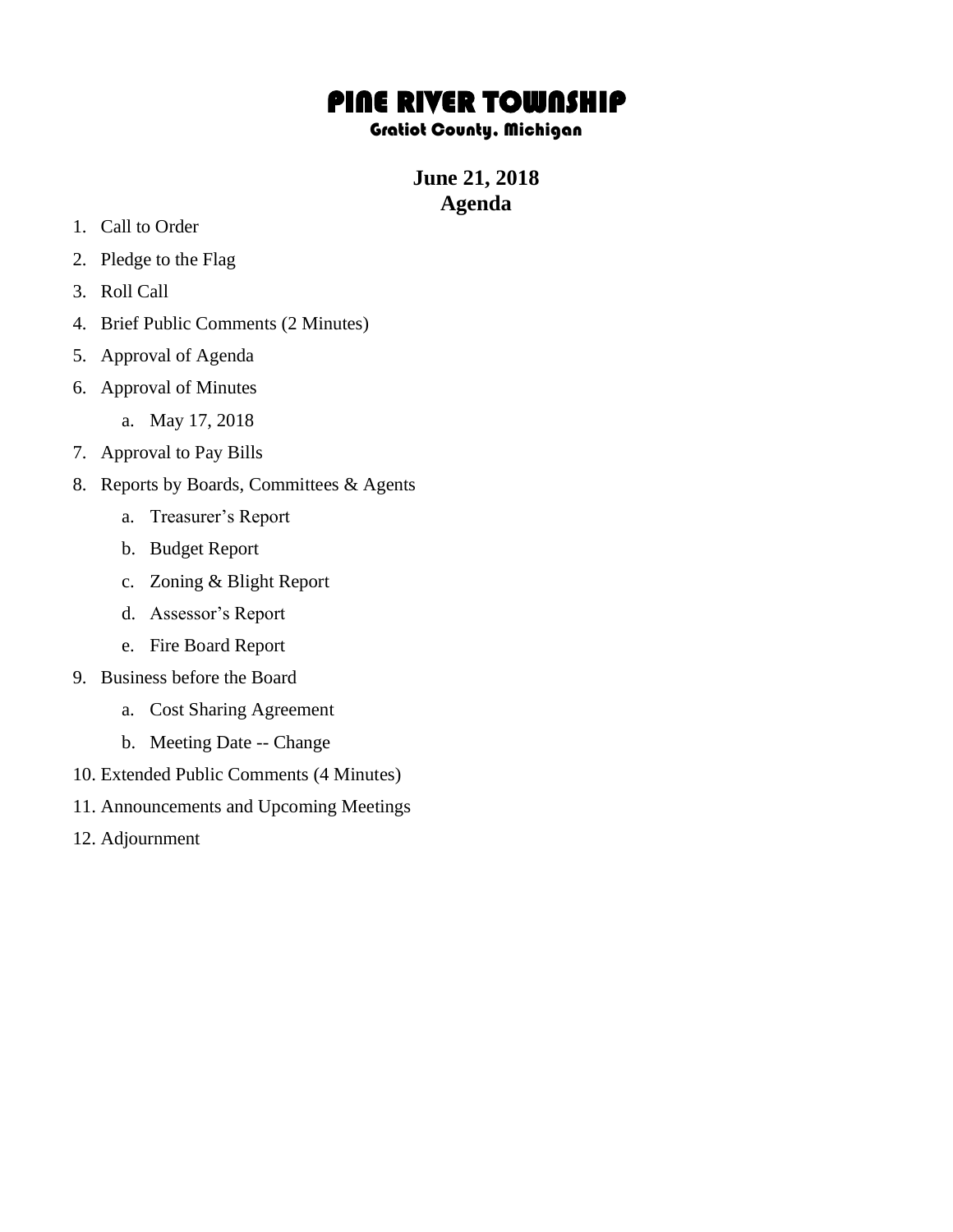## **MINUTES OF THE PINE RIVER TOWNSHIP BOARD MONTHLY MEETING JUNE 21, 2018**

- 1) The regular monthly meeting of the Pine River Township Board was called to order at 7:02 P.M. by Supervisor Beeson at the Township Hall.
- 2) Pledge the flag: The board and the public said the pledge to the flag.
- 3) Roll Call: Baker: present, Best: present, Moeggenborg: present, Beeson: present, Whitmore: present. (5) Board members present, (0) absent.
- 4) Brief Public comments (2 minutes): None.
- 5) Approve the Agenda: Motion by Moeggenborg: second by Best: to approve the agenda as presented. All present board members approved. Motion carried 5-0.
- 6) Approve the Minutes:

Motion by Baker: second by Moeggenborg: to approve the Regular Meeting Minutes of May 17, 2018. All present board members approved. Motion carried 5-0.

7) Approval to Pay Bills:

Motion made by Moeggenborg: second by Best: to pay bills as presented in the amount of \$201,835.12. All present board members approved. Motion carried 5-0.

- 8) Reports by Boards, Committees & Agents
	- a) Treasurers Report Discussion: Board Reviewed, Bank Reconciliations have been received and reviewed by all present. Placed on file.
	- b) Budget Report Discussion: report placed on file.
	- c) Zoning & Blight Officer Discussion.
	- d) Assessor Report Discussion.
	- e) Fire Services no report.
- 9) Business before the Board
	- a) Interlocal Agreement

i)Motion made by Moeggenborg: second by Best: granting City of St. Louis authority over sidewalk that runs into Pine River Township. All present board members approved. Motion carried 5-0.

b) Cost-Sharing Agreement

i)Motion made by Moeggenborg: second by Baker: to approve cost-sharing agreement between City of St. Louis and Pine River Township in regards to caretaking of the sidewalk that is shared between the two entities. All present board members approved. Motion carried 5-0.

c) Meeting Date Change

i)Motion made by Baker: second by Best: to approve the change of monthly Pine River Township Board Meetings to the third (3<sup>rd</sup>) Tuesday of every month, beginning July 2018. All present board members approved. Motion carried 5-0.